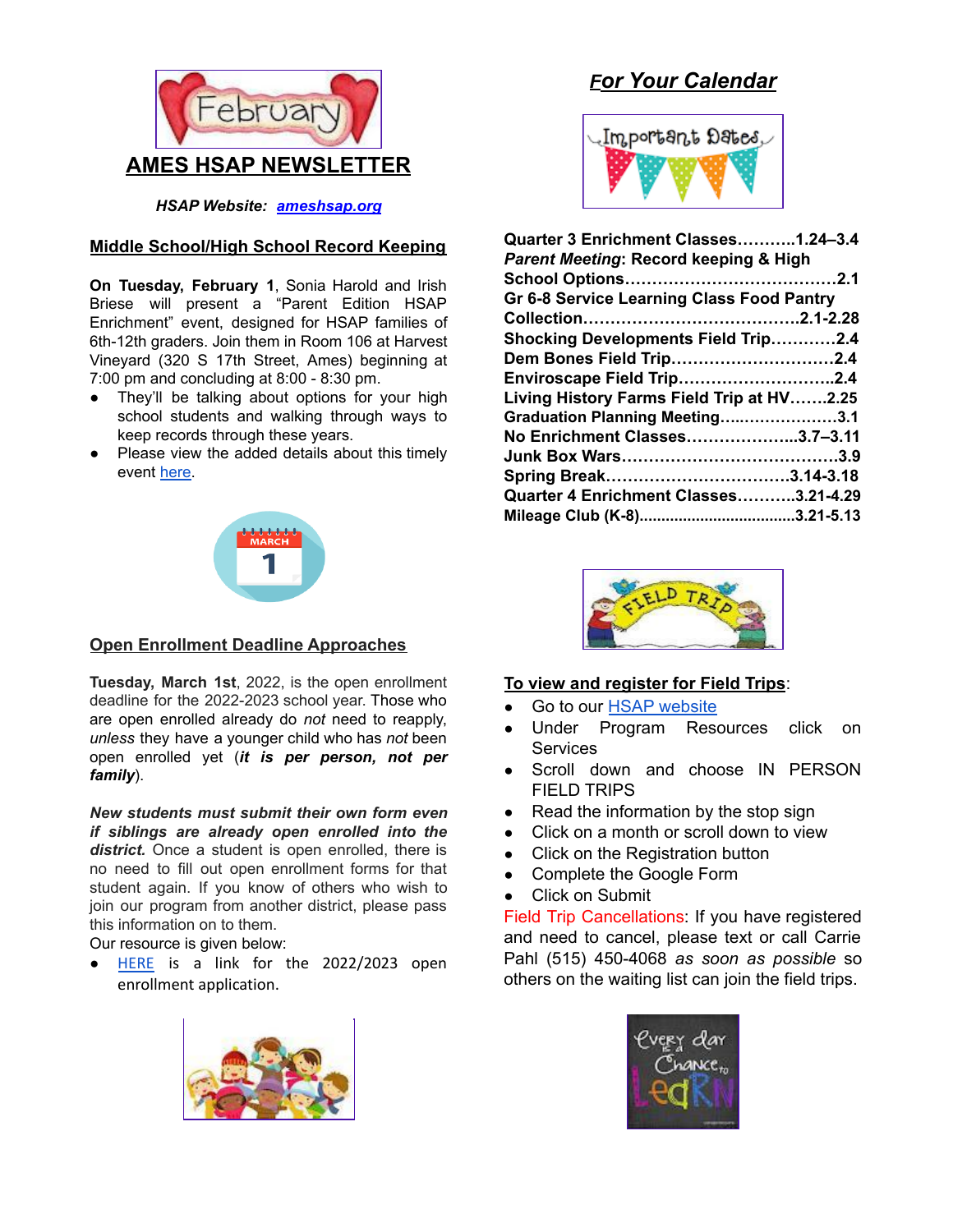## **February In-Person Field Trips**



**Shocking Developments Grades: 2-3 Friday, February 4 1:00 pm - 2:15 pm** *(12:45 pm check in)* **Harvest Vineyard** (320 S. 17th Street, Ames) *Registration Deadline: Monday, January 31*

Learn all about electricity and do some amazing hands-on experiments. This is a Story County Conservation In-Class program.

● No fee for this event

COVID Policy: Masks not required at this time. Special Note: This field trip has 2 more openings for registration.



**Dem Bones Grades: 4-5 Friday, February 4 1:00 pm – 2:15 pm** *(12:45 pm check in)* Harvest Vineyard (320 S. 17<sup>th</sup> Street, Ames) *Registration Deadline: Monday, January 31*

Through games and puzzles learn about the bones and skeletal systems of different vertebrates. Explore the unique similarities among them all. This is a Story County Conservation In-Class program.

● No fee for this event

COVID Policy: Masks not required at this time. Special Note: This field trip has 3 more openings for registration.



**Enviroscape Grades: 6 & up Friday, February 4 1:00 pm – 2:15 pm** *(12:45 pm check in)* Harvest Vineyard (320 S. 17<sup>th</sup> Street, Ames) *Registration Deadline: Monday, January 31*

Hands-on learning about water pollution connects what we do on land to what happens in our rivers, lakes, and oceans. This is a Story County Conservation In-Class program.

- No fee for this event
- COVID Policy: Masks not required at this time. Special Note: There are still several openings.



**Living History Farms Ioway Crafts and Culture (***In-class Program***) Grades: 2-3 Grades: 4-5 Friday, February 25 9:00 am – 11:15 am** *(8:45 am check in)* Harvest Vineyard (320 S. 17<sup>th</sup> Street, Ames) *Registration Deadline: Friday, February 18*

Living History Farms will bring their program to us! *Ioway Crafts*: Discover through hands-on activities how the Ioway made pots for cooking and storage, made rope with native materials, and created the tools that they needed in their everyday life. Each student will make a pot to take home!

*Ioway Culture*: What was life like for the Ioway on a daily basis around the year 1700? Find out as you learn how the Ioway prepared and preserved their food, built their homes, made their clothing, and traded with the French. Learn words from their language as you sing songs and experience their story telling traditions. At the end of the program, enjoy a buffalo jerky snack.

● No fee for this event

*Please note, although content may be similar, the students will be in separate rooms, according to their grade levels.*



## **Opportunities for High School Students**

Please glance over these opportunities for your high school student. With the exception of participation in Mock Trial, dual enrollment is *not* required for these opportunities and a full-time homeschool student is able to participate.program.

- *The High School Mock Trial season* is starting up and recruiting! If you're interested in learning about the legal system and competing in a team as an attorney or witness, and you would like more information, contact Ms. Michelotti at [peggy.michelotti@ames.k12.ia.us](mailto:peggy.michelotti@ames.k12.ia.us).
- **Raising Readers** in Story County is seeking volunteer tutors to promote literacy skills for kindergarten through fourth-grade students. Sessions run from the weeks of January 31st to April 25th. To sign up for tutoring, talk to Mr. Gorman. If you have questions, contact Jerri Heid at [jerriheid@gmail.com.](mailto:jerriheid@gmail.com)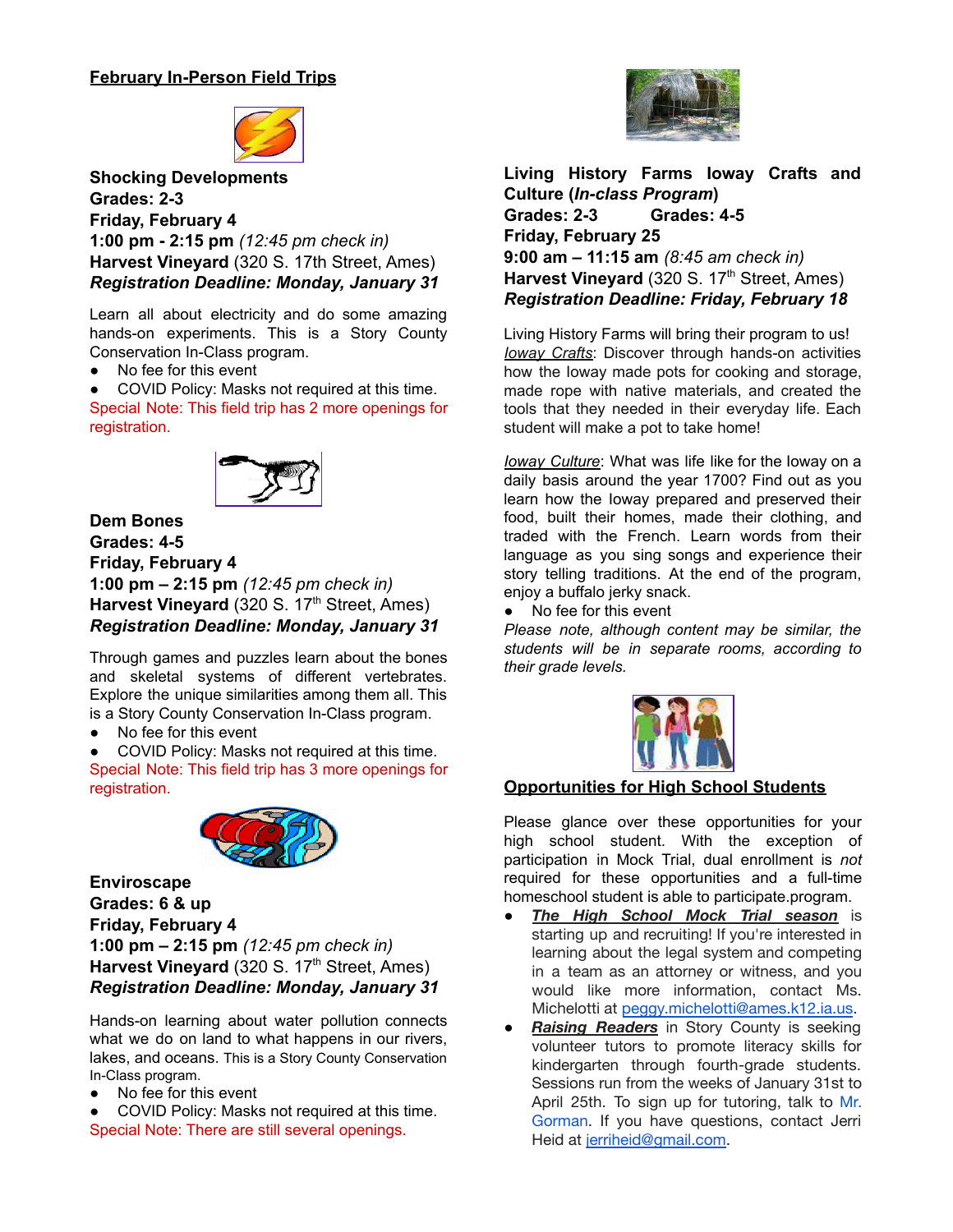## **Opportunities for High Schoolers** *continued*

- *Students***:** Puzzled about your future? DMACC invites you to explore all your possibilities by attending one of DMACC's Career Discovery Events. Come explore career pathways and learn about future educational and career opportunities. **Events are geared toward 9th-12th grade students, and teachers and parents are welcome to attend.** Additional events may be added throughout the semester, so check the website often. **Find additional details and REGISTER TODAY at [www.dmacc.edu/careerdiscovery](https://r20.rs6.net/tn.jsp?f=001ZyhGoQgDuqEdgCooYe-vR8lHLs3wLMXhfZVaiqSqO1ARM65MusBQSBlmEm_UveD0ohDfSj8escsDODPb3PPn0g-473PD04sloq3Vqzjkglo5124ihsLkK6KgKZUUzXT2bR-pF_6lBIqQfNty7ebNjuZqXBsyTtibj6aR7SM3uruw7NYT3PwO8BPrpgjUcoM-&c=q5HdBGZRyx_111_GkkfypzpmtOUgNESWSvz7GHuWr6Zqz7VxUYkFzg==&ch=nEDFOo0L502b2vfwrBh8h2IB1k7eXN5Dl5-Pc47713fhrEjm2FRpaQ==).** Questions? Call (515) 965-7117 or email [wbl@dmacc.edu.](mailto:wbl@dmacc.edu)
- *The University of Chicago* has *Summer Session Programs* which are designed for high school students who are ready to tackle undergraduate-level material. The University of Chicago also offers scholarship programs that provide students the opportunity to participate in a Summer Session course free of charge. For more information, please visit [SUMMER.UCHICAGO.EDU.](http://summer.uchicago.edu/)



#### **Food Collection for Our Service Class**

During our 3rd quarter, we will be collecting non-perishable food for our HSAP 6-8<sup>th</sup> grade Service Class. During their final class, they will have a guest speaker from Bethesda Food Pantry who will share information about the services that they provide and the food insecurity that is experienced here in Iowa. At that time, the class will then help load up and give the items collected to the Pantry.

- *If you would like to donate food, there will be a box in the hallway near the library for students to place their donations while attending enrichment classes on Monday, Wednesday, & Thursday (or during a field trip).*
- *Our final day of collection will be Monday, February 28 th .*



#### *Thanks for the Calories!*

We want to thank all of our HSAP families who contributed snacks during our January Iowa Assessments. The students had an enjoyable time socializing and munching and we remain very grateful for your generosity.



#### **HSAP Curriculum Library**

If you are interested in borrowing some of the additional resources we have, please contact Kathy Burns ([kathy.burns@ames.k12.ia.us](mailto:kathy.burns@ames.k12.ia.us)). She will let you know if the resource you're looking for is available, or place you on a waiting list, if desired. Our resources include:

- Barton (Level 1- Level 10)
- Institute for Excellence in Writing (IEW)
- Saxon Math for middle school and high school
- Teaching Textbooks for middle school/high school math.



## **In-Person K-4 PE Lessons at ISU**

The ISU Department of Kinesiology will continue to offer eleven (11) weeks of in-person PE lessons to K-4 students in the Ames HSAP. PE will begin on Monday, February 14th, from 1:30 pm - 2:30 pm, in the Forker building on the ISU campus.

- The final day (May 2nd) will be devoted to swimming.
- *● These lessons are not monitored by the HSAP staff, and lessons are overseen by ISU professors and PE teachers-in-training who have undergone a full background check.*
- Parents will need to check in and out with their children. Two options: You may bring them inside to the gym OR ISU undergrad students will be in the main parking lot outside of Forker Building to bring the children into the gym, and then return them to the parking lot to sign out.
- Please notify Dr. Spyridoula Vazou if having your child dropped off and picked up in the parking lot is your preferred option, so she can staff properly. [\(svazou@iastate.edu](mailto:svazou@iastate.edu))
- Another change for this semester is that they will be using the Joy of Moving activities [https://www.joyofmovinghandbook.com/en/the-pr](https://www.joyofmovinghandbook.com/en/the-project) [oject](https://www.joyofmovinghandbook.com/en/the-project).
- Participation is free, but there is a limit on the number of participants.
- Contact: Dr. Spyridoula Vazou at [svazou@iastate.edu.](mailto:svazou@iastate.edu)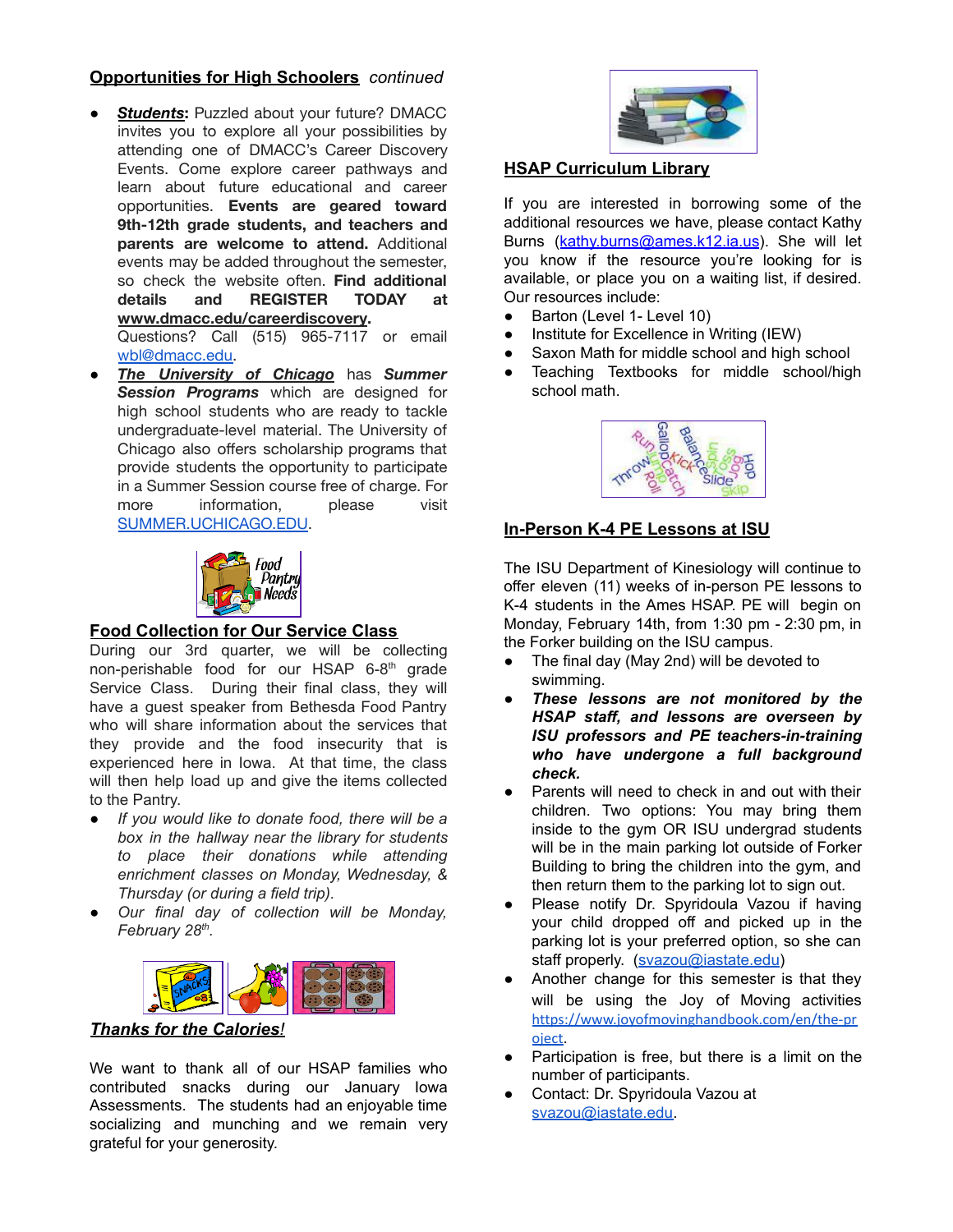

### **Ames HSAP Resource Library**

The library will continue to be open during our enrichment classes (Monday, Wednesday, and Thursday), but we will miss our HSAP Librarian Joni Gainer as she takes medical leave during the months of February and March.

- The hours for the HSAP Resource Library include Mondays from 11:45 am - 2:45 pm; along with Wednesdays and Thursdays from 9:30 am - 3:00 pm.
- You can continue to return any borrowed items, but we ask that you *please hold on to your library donations until mid-April or later.*



#### **2022 HSAP Spelling Bee Results**

Our HSAP "Spelling Bee'' took place on Thursday, January 20, 2022, at 6:30 pm at Harvest Vineyard. A big thank you to HSAP teacher Sarah Johnson for her organization of our Spelling Bees. We were so delighted that many students participated in both bees, and are very proud of each student! Each student could choose a free Scholastic book.

In the K-3 Bee that started off the evening, *Royce Zhang* was champion, and *Oliver Waite* came in second place, after numerous rounds. Our congratulations to *Helen Zhang*, the champion of the 4th-8th grade Spelling Bee. *Henry Conners* finished in second place in this Gr 4-8 Bee. Helen is eligible to go on to compete at the regional bee in Rock Island, Illinois, on March 19.



#### **Worksite Industry Tours for High Schoolers**

Supervising teacher Sonia Harold received information from DMACC advisor, Megan Wicks, on worksite industry tours to share with our high school students.

- Todd & Sargent has a cap of 10
- Danfoss can accommodate up to 30

### **Worksite Industry Tours for High Schoolers**

#### *Todd & Sargent Tuesday, March 1, 2022 9:00 am – 12:00 noon*

*Description*: Would you like a closer look at a career in drafting, engineering or designing? Join us at Todd & Sargent for an up-close glimpse at these careers and more. During this visit, you'll follow a project from each phase in-house, to creation with a visit to the job site.

#### *Danfoss Thursday, April 21, 2022 9:00 am – 11:00 am*

*Description*: This isn't your grandfather's manufacturing! Come to Danfoss, one of the largest employers in the Ames area and learn more about how they are *Engineering Tomorrow*! Hear from a panel of experienced professionals in various departments and take a tour of their production shop floor, as well as Research & Development areas. Join us to see opportunities in Engineering, IT, Supply Chain, Human Resources, Finance, Sales & Marketing, Production Leadership, Maintenance, Technician roles, the many internships they offer each year and much more!

Here's a link to the event registration: [Career](https://www.dmacc.edu/careerdiscovery/Pages/careerdiscovery.aspx) [Discovery](https://www.dmacc.edu/careerdiscovery/Pages/careerdiscovery.aspx) Events.



#### **High School Speech Club**

Although we do not have any HSAP students presently participating in the Large Group Speech Contest, you may have a student who is interested in joining this group in the future. If you'd like to attend an event to learn more, you can find out about contest dates and sites by visiting the AHS website.

We do hope to see some of our HSAP students participate in the Individual Events (IE). The first contest for the IE for AHS Speech Club is February 26. This is followed by the State Individual Events on March 12, and the All State Individual Events Festival (University of Northern Iowa) on March 28.

- **AHS [Speech](https://sites.google.com/a/ames.k12.ia.us/ameshighspeechclub) Club**
- If you have any questions, please contact Mr. Ripley ([chuck.ripley@ames.k12.ia.us](mailto:chuck.ripley@ames.k12.ia.us)) or email HSAP supervising teacher Mrs. Judy Anderson **[\(judy.anderson@ames.k12.ia.us](mailto:judy.anderson@ames.k12.ia.us)).**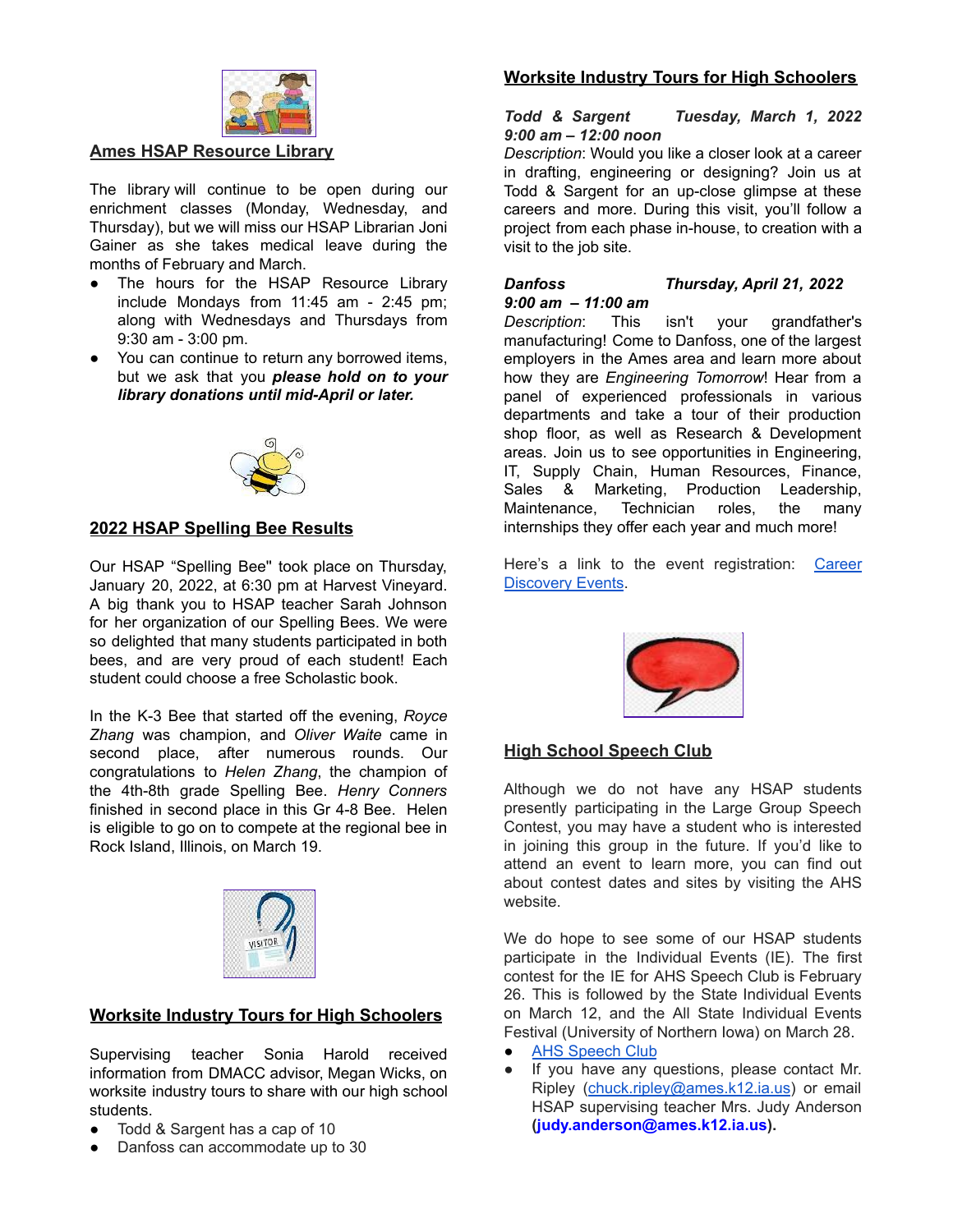

## **2022 Graduation Ceremony Information**

The next planning meeting will be on Tuesday, March 1, (location to be determined). Graduates will be making key decisions on this day, so it is very important for all graduates (and parents) to attend.

The graduates-to-be and the parents organizing this year's ceremony have met and are currently looking at Sunday, May 22, at 3:00 pm for the date of the graduation ceremony. The ceremony will be held at Heartland Baptist Church (3333 Stange Road).

If you would like to be a part of this ceremony, it's important that you contact Joyce Bannantine at [joyce.bannantine@ames.k12.ia.us,](mailto:joyce.bannantine@ames.k12.ia.us) and she will put you in contact with the parent leaders, Brad and Lucinda Scandrett.



Are you looking for a fun morning that allows your children a chance to collaborate with kids their age on a challenging activity? *This HSAP event is open to anyone in 3rd grade and up,* as long as the student has an attention span allowing for 1 1/2 hours of group project work.

#### *Here's how it works*:

Students are grouped with 2-3 others their age and given instructions to build something that meets a particular challenge from a box of "junk." At the end of the morning, students test their object against the challenge to determine the winning team. There are no prizes--just the satisfaction of meeting the challenge or perhaps winning one's age group.

This year's Junk Box Wars is **Wednesday, March 9 beginning at 9:00 am** and will finish **before noon** at the Oakwood Road Community Center (2400 Oakwood Road, Ames). To register your child/children, please register [HERE.](https://docs.google.com/forms/d/e/1FAIpQLSeRPB1win_z43oz3DNtoS4idOHqfYaX9apsVFW_hZrPTO7vDw/viewform?usp=sf_link)

- Registration deadline is **Wednesday, March 2**!
- There is no charge for participation. Masks are not required at this time.
- Snow date is Friday, March 11
- If you have questions, please email Mrs.Haila: ([Stephanie.haila@ames.k12.ia.us](mailto:Stephanie.haila@ames.k12.ia.us) )

## **Tutoring Services at the Duffelmeyer Reading Clinic at ISU**

The Duffelmeyer Reading Clinic at ISU will be providing tutoring services for students K-12th grade Feb 8-April 25. Tutoring will be in the areas of reading, writing and spelling. Fill out the link below to secure a spot for your child. The [tutoring](https://iastateeducation.qualtrics.com/jfe/form/SV_5aktieEYRF8nUUZ) is [offered](https://iastateeducation.qualtrics.com/jfe/form/SV_5aktieEYRF8nUUZ) at no cost.

https://iastateeducation.qualtrics.com/ife/form/SV\_5 [aktieEYRF8nUUZ](https://iastateeducation.qualtrics.com/jfe/form/SV_5aktieEYRF8nUUZ)



## **Mary Greeley Mileage Club for K-8**

This is the seventh year that our Ames HSAP has joined other local Story County schools to participate in the Mary Greeley Mileage Club. The goal of this eight (8) week program is to encourage students to increase activity levels. *Participation is voluntary and is open to those HSAP students who are in Kindergarten through 8th grade.*

The 2022 Mileage Club will take place from March 21-May 13. Kathy Burns will send out information to all families with children in K-8th grade, with additional details. We have been given special permission for our parents to record the mileage covered via walking, jogging and/or running. If you know that you would like to, have any of your K-8 students participate in this program, please contact Kathy Burns ([kathy.burns@ames.k12.ia.us](mailto:kathy.burns@ames.k12.ia.us)), and provide their names and grade levels.



## **Humor Me**

What do you get when you cross a bear with a skunk?

…*Winnie the phew*

What can hold a car, but can't lift a feather? …*a garage*

What kind of ball doesn't bounce? *…a snowball*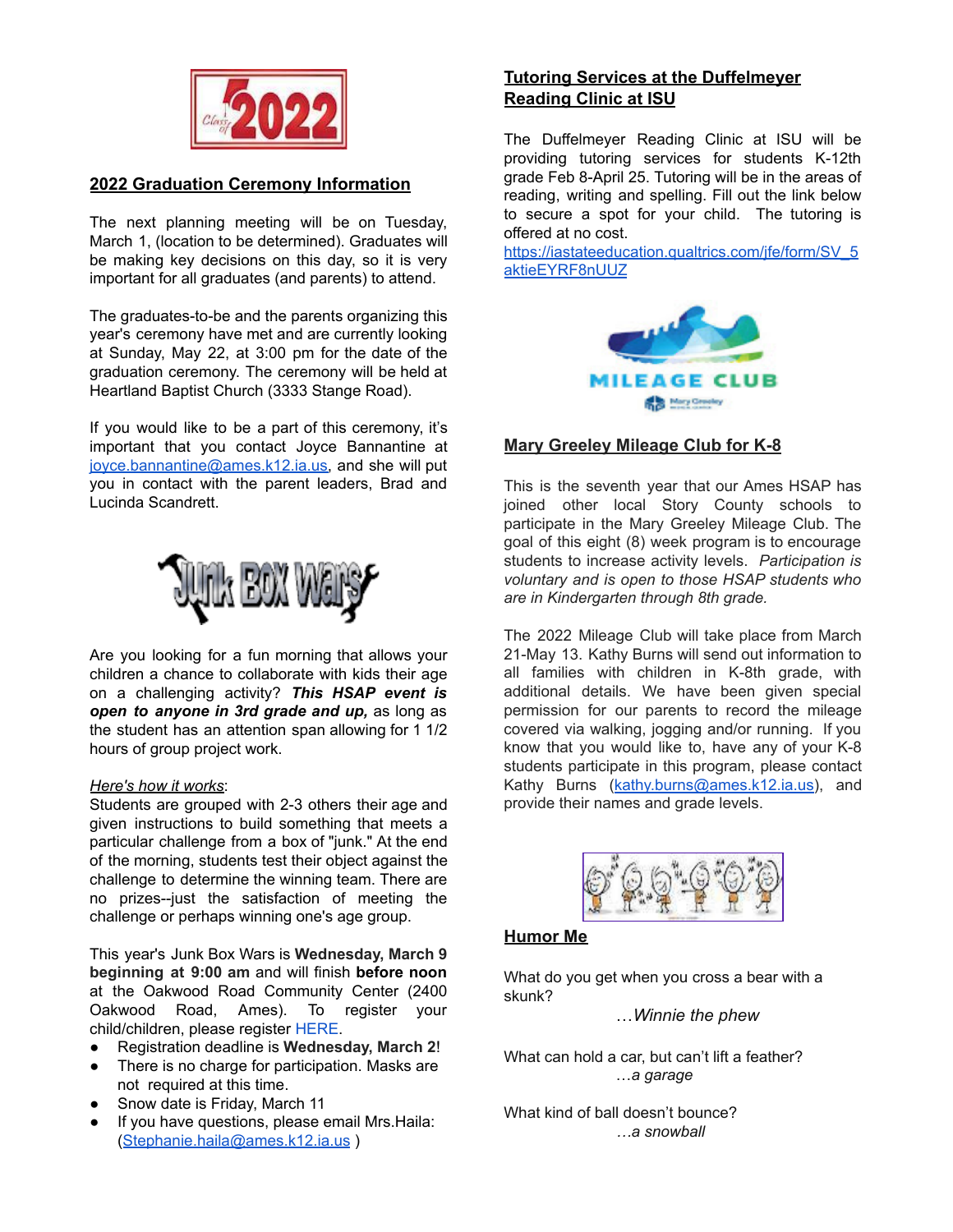

**More Jokes, Please**

What do you get if you cross a snowman with a shark?

*…frost bite!*

What do superheroes put in their drinks? …*just-ice*

What do you sing at a snowman's birthday? *…Freeze a jolly good fellow!*

What did one light bulb say to the other light bulb on Valentine's Day?

I wuv you watts and watts!

What do you write in a slug's Valentine's Day card? Be my Valen-slime!

Knock Knock

*Who's there?* Luke *Luke who?* Luke who got a Valentine!



## **Additional Ideas, Opportunities to Consider**

*These are not sponsored by our HSAP, but may be of interest to you and your family.*

#### *Ames Children's Choirs*

Their choirs include boys and girls ages 7-18. Visit their website for more information.

<https://www.ameschildrenschoirs.org>

## *Ames Municipal Pool in February 2022*

- Open Swim from 1:00 pm 3:00 pm on the weekends (Saturdays and Sundays) will end on February 27th.
- Admission will be only \$1.00 on the 26-27th.
- Located at Ames High (1925 Smes High Drive)

#### *Ames Public Library*

Consider exploring the calendar of our local Ames library (515 Douglas Avenue) They hold a monthly Homeschool Book Club - next meeting is February 3 from 10:00 am -11:00 am, and features realistic fiction (*The Vanderbeekers of 141st* by Karina Glaser)

### *Ames Public Library (continued)*

- You may want to check out their website and scroll through their event calendar to see if you can find events that fit your family's interests and schedule. Some family activities include arts, crafts, and science experiments.
- Saturday, February 12, is the monthly STEM event from 11:00 am - 12:00 pm in the Auditorium at the library.
- **Ames Public [Library](https://www.amespubliclibrary.org/)**

## *Blank Park Zoo*

This 2 ½ hour program, including hands-on learning stations, is for homeschool families with children ages 2-12 and takes place the first Friday of the month from September-April. The program is from 1:30 pm - 4:00 pm. The next event is Friday, February 5. Details for sign up and costs are on their website:

- February [Homeschool](https://www.blankparkzoo.com/events/calendar/homeschool-safari---tundra/) Safari
- Spring and Summer Safari Camp Registration is now open
- Join the Zoo Crew 2022 as a special volunteer opportunity for youth ages 13-17 (application deadline is March 1)
- Animal-related STEM boxes for those aged 1-8 years old can be ordered online
- **[Blank](https://www.blankparkzoo.com/) Park Zoo**

#### *Capitol Day*

Homeschool Iowa (Network of Iowa Christian Home Educators aka NICHE) has designed an in-person event at the Capitol Building in Des Moines. This will take place on March 15. [Capitol](https://homeschooliowa.org/events-page/capitol-day/) Day 2022

#### *ExerCYse Time*

ISU will again offer ExerCYse Time each Friday in the month of February, as well as Friday, March 3rd. Consider joining them from 7:00 pm to 8:00 pm in Forker Gym #184 on the ISU campus. There is a parental permission form that must be completed. Volunteers are highly encouraged to wear masks, and although *this is not a requirement* for anyone involved, you may decide whether you and your child will wear a mask.

- 2.4, 2.11, 2.18, 2.25, and 3.4.
- You can fill out a parental permission form in person at the event.

## *4-H ISU Extension & Outreach*

- If there are any of our HSAP students who are interested in participating in 4-H and Clover Kids, you can contact the ISU Extension Office at 515-382-6551 and also find more information on their website. There are a list of upcoming events in February, too (including STEM).
- 4 H ISU [Extension](https://www.extension.iastate.edu/story/page/join-4-h)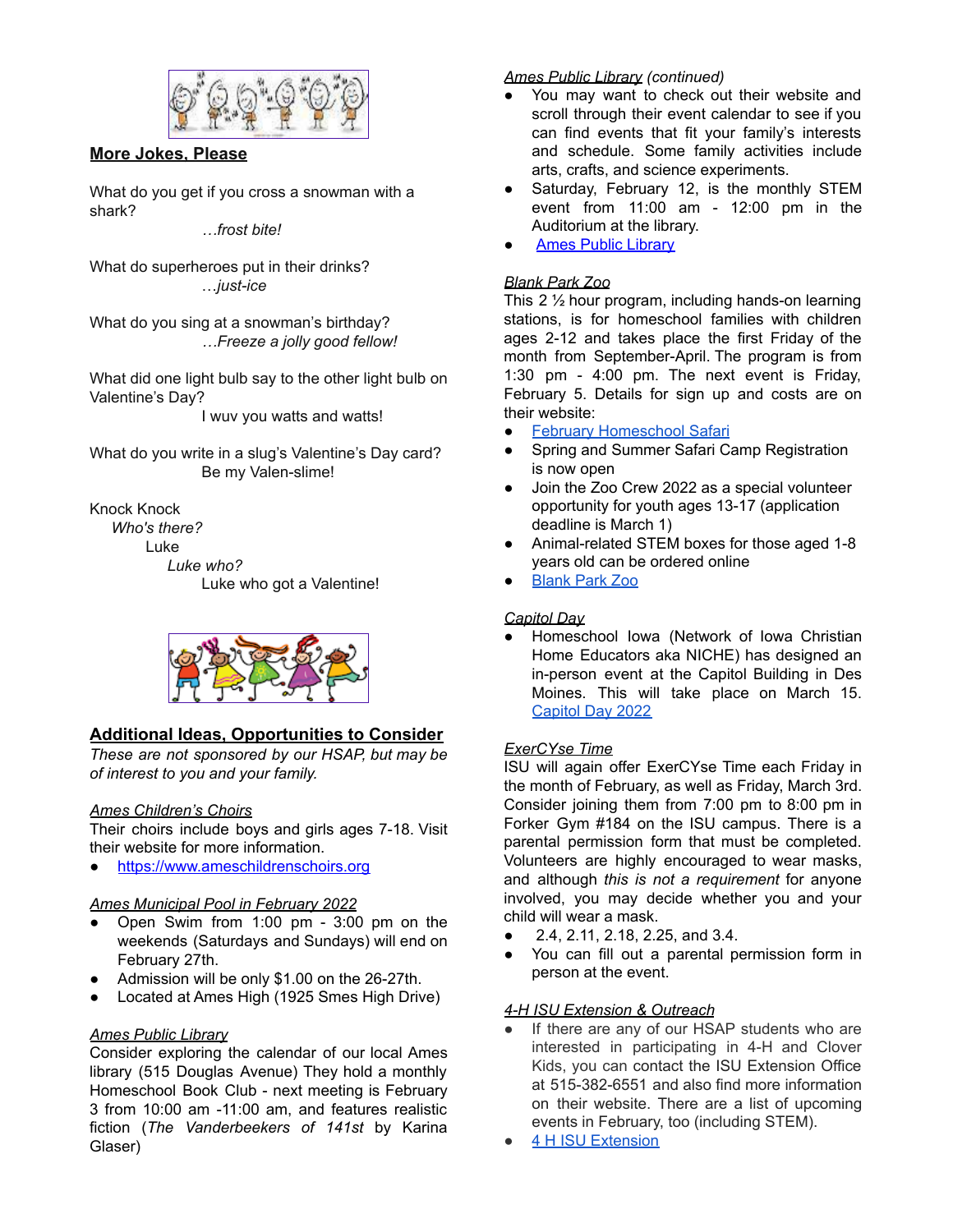### **Additional Ideas, Opportunities to Consider**

#### *Goldie's Kids Club*

The Iowa Department of Cultural Affairs has a program called Goldie's Kids Club to introduce children (12 and under) to Iowa history. It stars Goldie the eastern goldfinch (the state bird). Please investigate their website to find out what they have to offer (including "*History Mystery",* activities, a Storytime digital book recommendation, and other items that can be accessed in their archives).

- <https://iowaculture.gov/goldie>
- *History Mystery* at 10:00 am on February 5 (register the Friday before)
- *Innovative Iowans*-available starting February 5
- *Storytime* to be digitally released February 16

### *Hy-Vee Kids Fitness Program*

Includes a five week challenge, including videos, training tools, a blog, and more

● <https://hy-veekidsfit.com>

#### *ICAN*

If you have a high school student, you may want to visit the ICAN website. It features a variety of resources for career planning, college planning, financial aid and helpful steps for success. They also have an ICAN Scholarship Database. On Tuesday, February 1, from 9:00 am - 12:00 pm there will be opportunities to meet virtually with colleges and universities from Iowa and around the United States. Visit their website for details. [www.icansucceed.org](http://www.icansucceed.org)

#### *Octagon Center For the Arts*

Check their website to determine if the Octagon Shop is open, and whether or not in-person classes are available.

● <https://octagonarts.org>

#### *Reiman Gardens*

Homeschool Days are coming back to Reiman Gardens. Please regularly check their website to see what they have planned for the future. You can also investigate the current displays or events that are being offered at Reiman by visiting their website.

**Reiman [Gardens](https://www.reimangardens.com)** 

#### *Seven Oaks Recreation*

- They offer four (4) more *Home School Days on the Slopes* during this season on Fridays from 10:00 am – 9:00 pm (2.4, 2.11, 2.18, 2.25).
- On *Homeschool Days* 50% off day & night rates for skiing & snowboarding.
- <https://sevenoaksrec.com>

#### *Story County Online Learning Resources*

The Story County naturalists have recorded parts of their in-class programs to be used by anyone as supplemental resources. They will keep adding to their list of resources. Here is the link:

- Online Learning [Resources](https://www.storycountyiowa.gov/1463/Online-Learning-Resources)
- You may also want to check out the different parks and trails available in our area

#### *Story Theater Company*

Offers theatrical opportunities for area children. 2022 will bring new productions, so visit their website for more information and details.

- <https://www.storytheatercompany.org/>
- Check for upcoming productions and ticket sales (*Rutherford Wolf - STC on Tour; Badger* in April; *Shrek the Musical Jr.* in June)

#### *Vision Homeschool Basketball*

This is a homeschool program, and is faith-based. Visit their website and check out their schedule if you would like to watch a game or find out more.

● <https://www.visionbb.org>

#### *Youth Matinee Series*

The admission for the Youth Matinee Series performances is \$4.00 for all attendees (students, parents, teachers, and chaperones). Seating is general admission and you are encouraged to arrive at least 15 minutes before curtain time.

- *Barjche – Orchesis I Dance Company* (2.4 at 10:00 am in Fisher Theatre, Grades: 3-12)
- *Schoolhouse Rock Live!* (2.14 at 10:00 am or 12:30 pm in Stephens Auditorium, Grades: 1-5
- *Pout Pout Fish* (3.2 at 10:00 am or 12:30 pm in Stephens Auditorium, Grades: PreK-2)
- *● Harriet Tubman and the Underground Railroad* Drama with music (3.22 at 10:00 am or 12:30 pm in Stephens Auditorium, Grades: 3-8)
- <https://www.center.iastate.edu/education/>